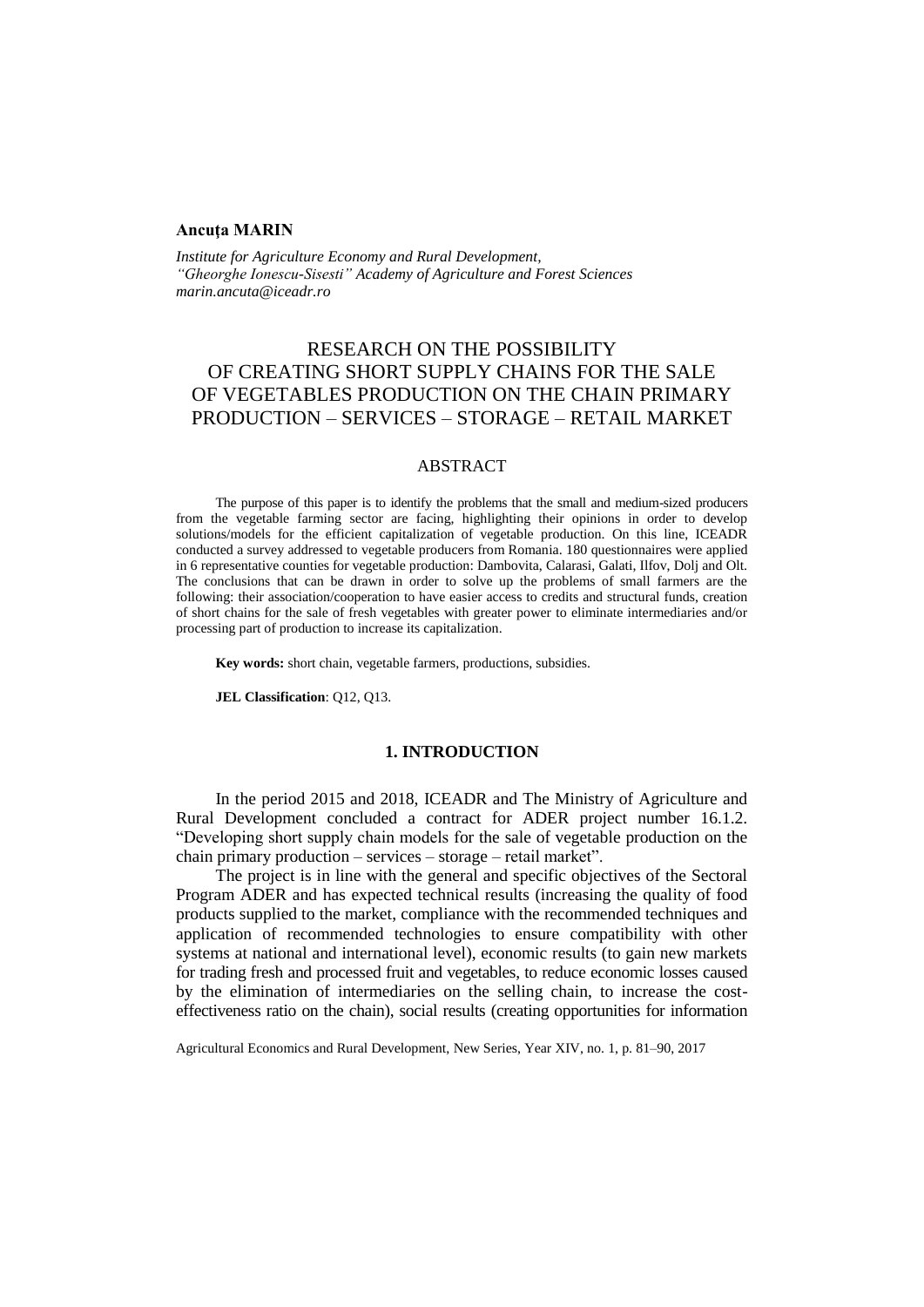transfer through the technical and economic guide that will be developed, dissemination activities foreseen in the project, establishment of short chains for the sale of fruit and vegetables, creating new jobs in rural areas) and environmental results (compliance with the quality standards imposed by the EU, not harming the environment, an integrated approach to short chains, minimizing the food waste).

## **2. STATE OF KNOWLEDGE**

Romania is currently far behind the countries from Western Europe as regards the development of the associative sector in the field of vegetable farming, both in terms of diversity and of presence on the market. At this moment, association heavily relies on interpersonal relationships and on the capital of trust, while the contractual approach has not been deeply entrenched. Those agricultural associations prevail with representation role, while the association forms with economic purpose are less developed. One of the greatest problems that the Romanian small farmers are facing is the sale of their production, the traditional markets being often suffocated by intermediaries. The need for producers to be directly connected with consumers led to finding alternatives to traditional supply chains. The setting up of short supply chains has an applicative character and follows several directions: matching production with demand both in terms of quantity and in terms of quality, reducing or even eliminating the intermediaries, reducing losses through better use of agricultural production, development of an integrated system of research on the short supply chain, based on the concept "from producer to consumer."

# **3. MATERIAL AND METHOD**

The design and experimentation of models for the development of short chains for the sale of vegetable production represent a current problem. Under the project, in this stage, multiple results were envisaged:

- determination of the opportunity for the small and medium-sized vegetable farmers association and/or cooperation, in order to establish short chains for the sale of production along the chain (SWOT analysis + questionnaires),
- designing a short chain model for the sale of vegetable production,
- elaboration of a feasibility study under several funding variants.

In the present paper I will present some aspects from the first activity, the one linked to determining the opportunity of association and/or cooperation of small and medium-sized farmers from the vegetable sector in order to establish short supply chains for the sale of vegetable production.

The purpose is to find the strengths and weaknesses in the activity of small vegetable farmers, to discuss with them so as to get an insight into their problems and to provide them with solutions / models for the efficient sale of their production.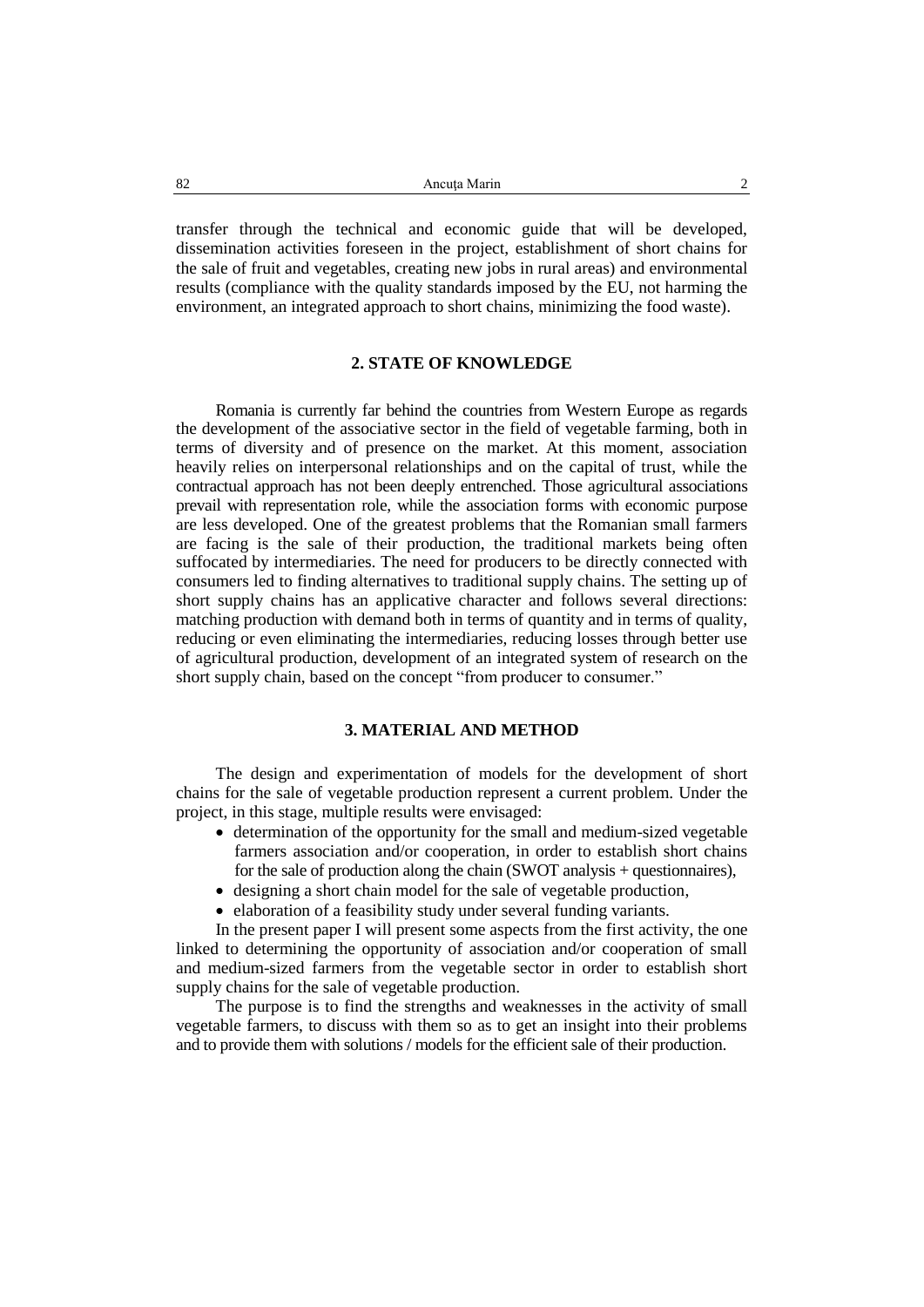The research method used in this paper is "the questionnaire-based survey", which is a method that have been increasingly often used in the last 50 years. Muchielli R. (1968) set 12 stages of the survey, which Golu P. (1974) synthesized them into four sections: inquiry preparation and drafting the questionnaire, processing and interpretation of results, issuing the final report.Preparing the inquiry: objectives are formulated, and according to these, general and specific hypotheses are formulated, which give the purpose of the survey, as they will be tested through the formulation of the questions. Sampling is a laborious and extremely important technical operation, because it gives the survey an opinion poll character, depending on the homogeneity – heterogeneity of the population. The core issue of the operation is related to the representativeness of the selected sample, which must reproduce the groups and all the essential characteristics of the general population on a small scale. The representativeness (and hence the sampling errors) can be statistically determined, depending on the sampling technique used (elevation method, using random numbers and lottery process, panel method or fixed sample method).

The drafting and implementation of the questionnaire: it is the questionnaire that determines the success of the investigation and it must fulfill two essential conditions: *validity* (i.e. the ability to provide relevant information for the pursued objectives) and *fidelity* (to produce results that vary within the expected range accepted in theory and practice).In drafting a questionnaire, we must take into account a multitude of issues that have relevance for the successful construction of the questionnaire. Thus, we must have in view the following: determining the necessary questions to cover the investigated subject and to correspond to the research objective; determining the type of questionnaire (structured, unstructured, etc.), formulating the questions content (depending on the type and quality of questions) and ordering them in a logical sequence from simple to complex); determining the questionnaire size and format, writing it in a mostly attractive formula; elaborating and encoding the filling in instructions.

Processing and interpretation of the survey results: in data processing, an important phase is to codify the answers and the content analysis of questions, in order to establish the coding criteria, which allows their tabulation and processing (manual processing for small lots and electronic for the large ones). Regardless of whether the starting assumptions are confirmed or not , the results should be presented objectively, using tables, charts, posters, slides, etc.

#### **4. RESULTS AND DISCUSSIONS**

In order to implement the foregoing, the Research Institute for Agricultural Economics and Rural Development conducted a survey among vegetable growers in Romania in the period March – April 2016, in order to identify the problems they were facing. Given that the accuracy of the results should be  $+/-3\%$ , and the coefficient corresponding to the probability of the obtained results must be over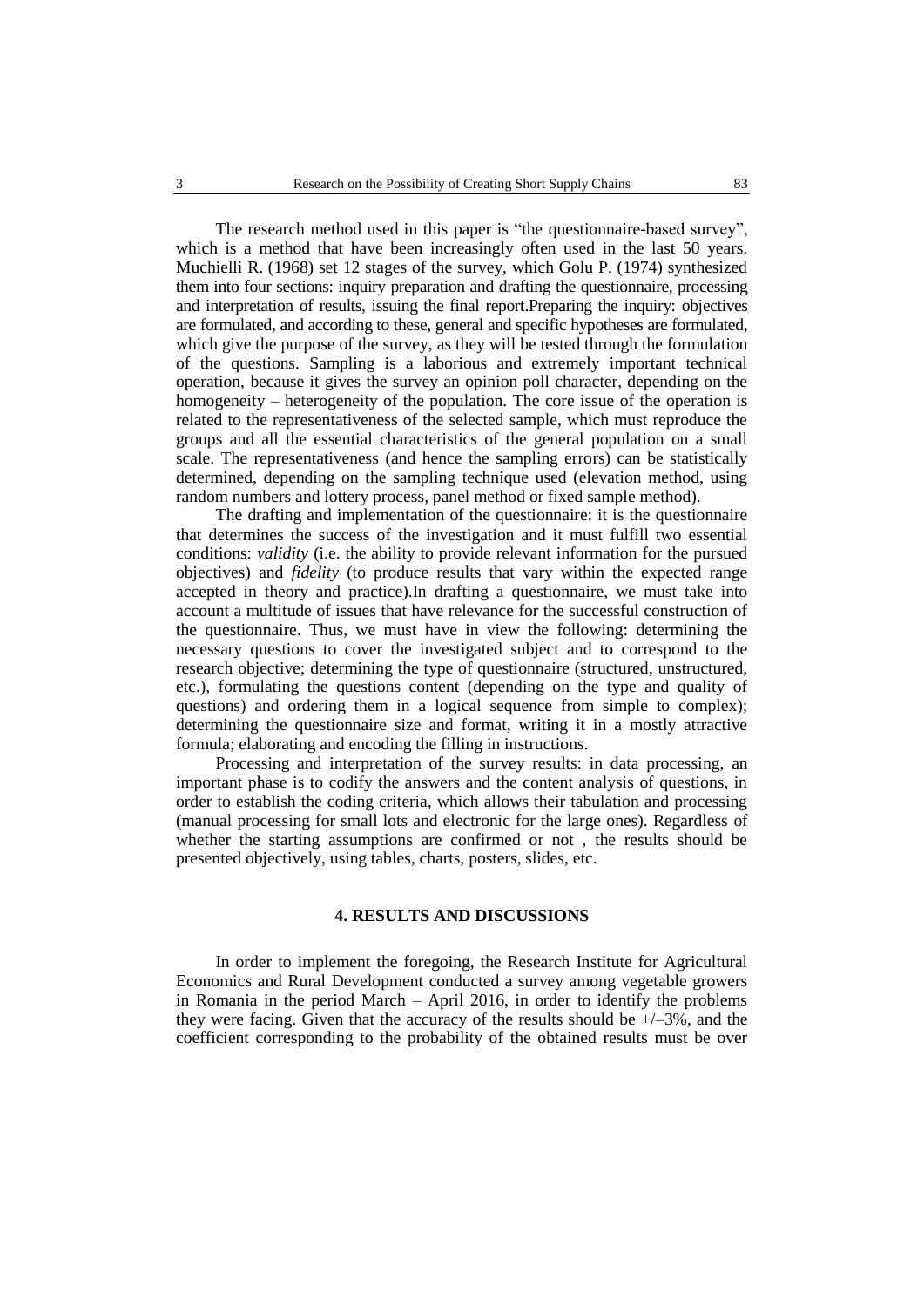80%, we interviewed a number of 180 people. The vegetable farmers were selected from the country's six main vegetable counties, namely: Dambovita, Calarasi, Galati, Ilfov, Dolj and Olt.



130 persons (72%) of responders have been working in vegetable farming for more than 30 years (before 1989), with a great experience in this field. But there is also a minus of this "seniority" in the field, namely the fact that producers are very reluctant to get associated under an organized form. It is noted that 97% of respondents do not belong to any form of association/cooperative, only 3% are associated (cooperatives, associations and producer groups, 1% each). 109 people (62%) of respondents did not even think to associate, claiming the lack of benefits that would flow from these efforts: absence of a taxation system that will benefit the associative forms, lack of loans at preferential interest rates.

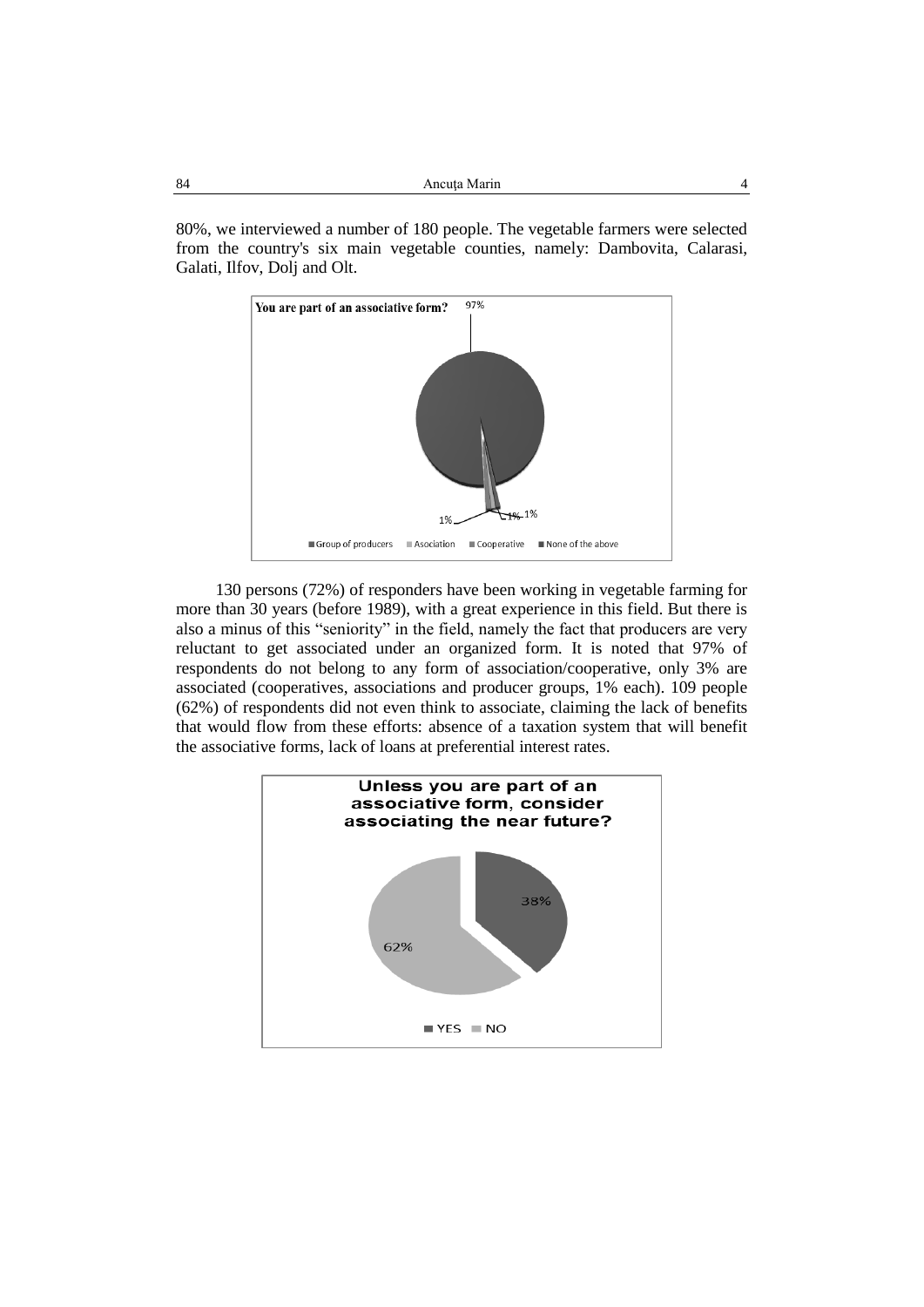

In terms of farm size, 37% are under 1 ha, 49% between 1 and 5 ha and 13% over 5 ha. Out of the interviewed people, 85% grow exclusively field crops.

From the questionnaire it follows that the largest areas are cultivated with cabbages, followed by peppers, tomatoes and eggplants. Making a top list of the 6 counties, we can see that Dambovita county ranks first in the cabbage crop, while Calarasi county is the first in the cultivation of peppers, tomatoes and eggplants.

Considering that in Romania vegetable seeds are no longer produced in a controlled manner, 29% of seeds used are imported and 71% come from the vegetable growers' own production, which reflects on the quality and taste of the products obtained. Out of the farmers who practice vegetable farming under protected areas, 27% have areas larger than 2,000 square meters.



By analyzing the answers, it can be noticed that 74% of respondents apply mechanized works with their own means, 18% go to private individuals and only 8% hire companies of services in agriculture.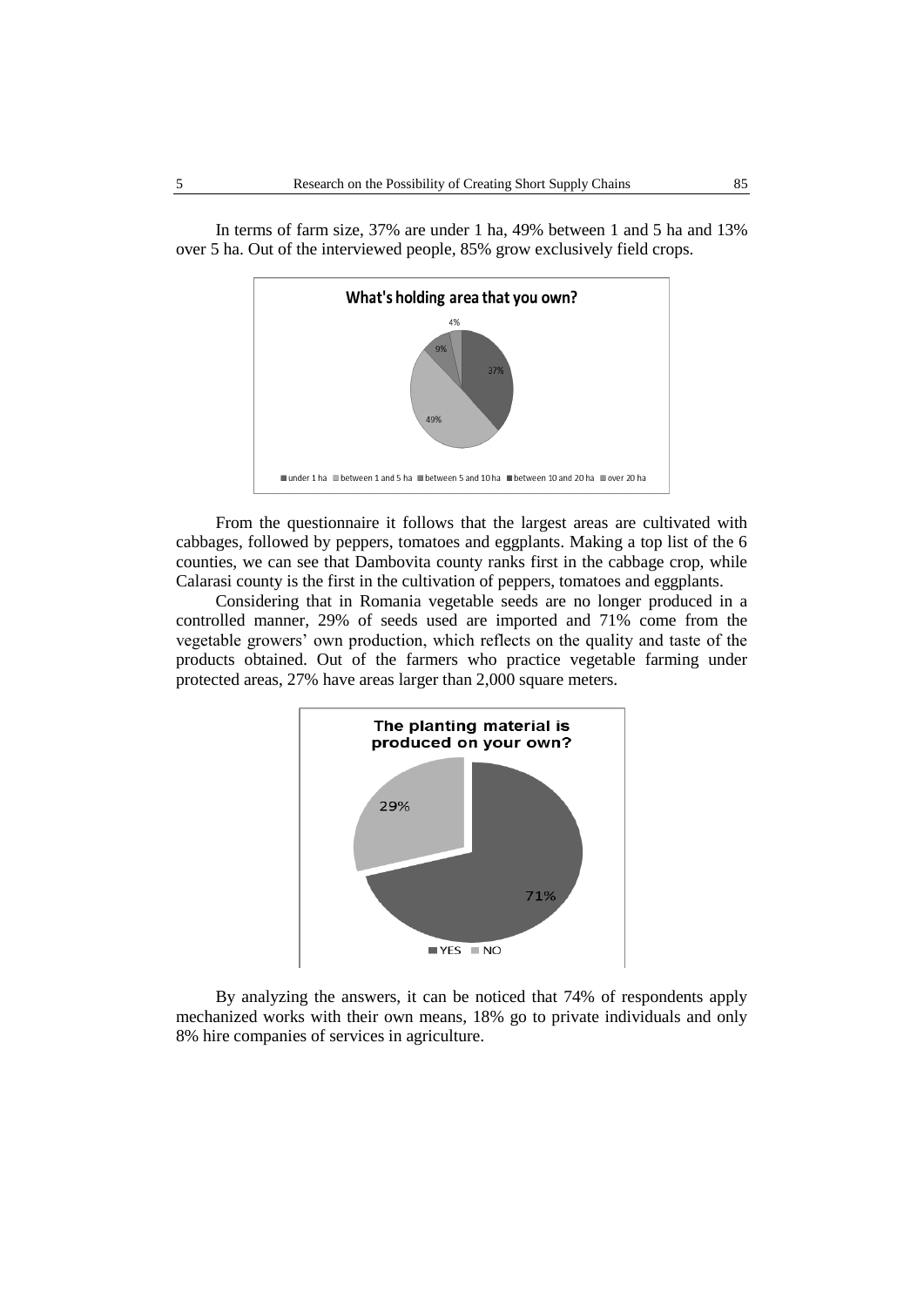86 Ancuţa Marin 6



As most Romanian vegetable growers are unauthorized natural persons, the farming activities on their plots are executed by family members. 93% of the interviewed persons declared that the workforce consists of 2–4 persons who are family members. Only 5% of them hire skilled workers and 2% unskilled /seasonal workers.

Detailing the information asked from respondents, we find that 51% use both chemical and organic fertilizers, 31% use exclusively natural fertilizers and only 1% do not apply fertilizers at all; out of the phyto-sanitary treatments applied, 67% are conventional and only 33% are organic.

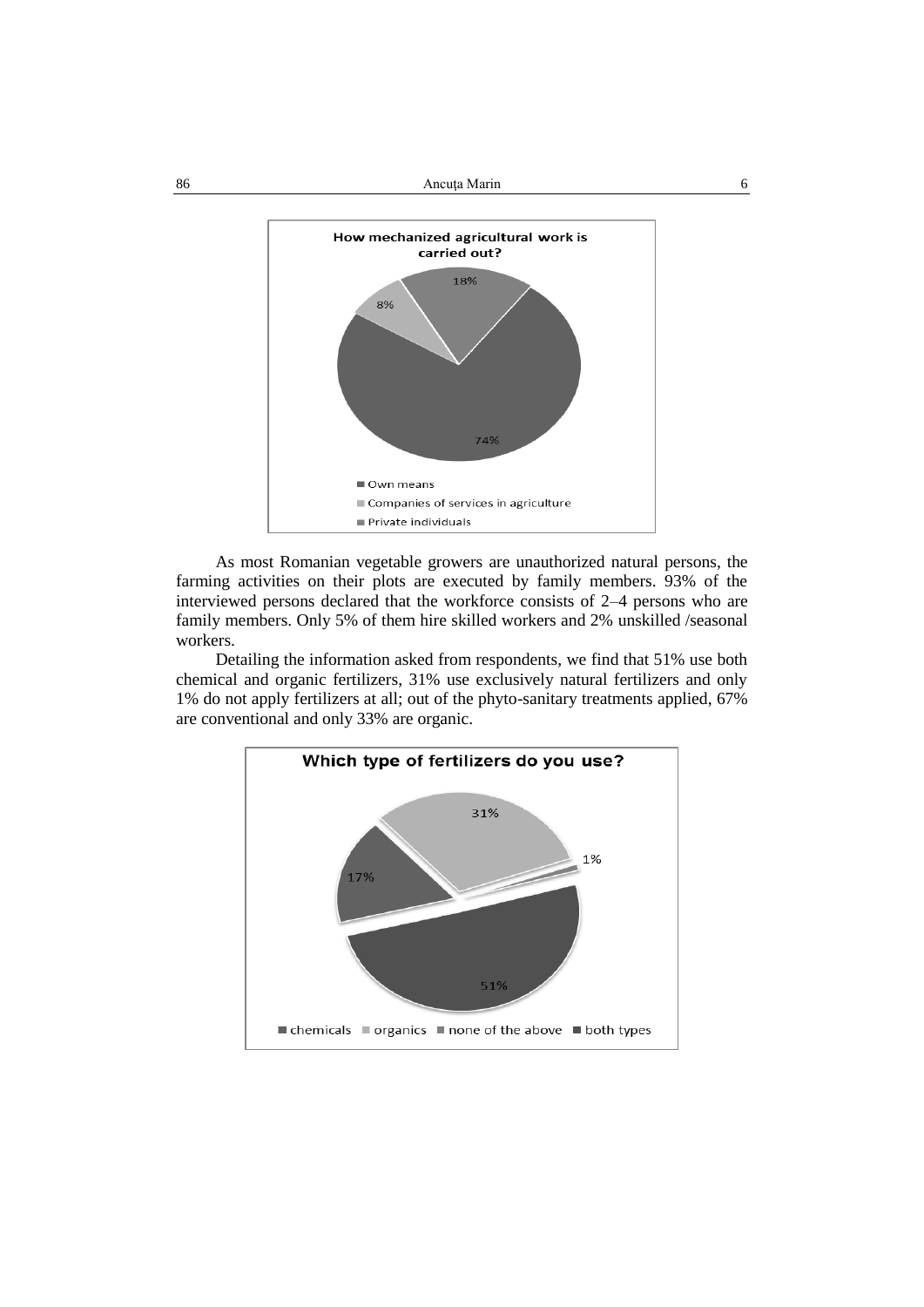As vegetable growing requires constant amounts of water, farmers need to apply water through irrigation systems: 73% trickle irrigation and 23% sprinkling irrigation.

As regards the sale of production, the survey results confirm the problems raised by producers concerning the sale of fresh vegetables, namely:

– over 84% of respondents live exclusively from the incomes they earn from selling vegetables;

– the sale of production is chaotic, 95% of producers have not signed contracts for the sale of their products;

– the sales of fresh vegetables do not exceed 65%, losses are high;

– the customers who purchase vegetables are at distances from 10 to 50 km, which is reflected on the financial results by adding the transportation costs.



The sales of vegetables differ by vegetable types. Tomatoes are best sold (67% of the total amount produced), followed by peppers (59%), cabbages (56%) and cucumbers (43%). It results that the difference consists of self-consumption and untapped production (losses). Most of the quantities produced (64%) are sold at retail, so in small quantities, leading to high qualitative and quantitative losses by increasing the selling time. Consequently, only 36% of production is sold wholesale, which determines the traders to use massive imports for covering the fresh vegetables needs in supermarkets and catering units.

Due to credit conditions imposed by banks, to their not taking into account the particularities of agricultural production, few vegetable farmers apply for bank loans (17%) to continue their activity in the coming years. Most of them (64% of respondents) are self-funded, which most often does not allow expansion or diversification of activities. There are also cases of farmers who used state subsidies provided to this sector. Nevertheless, the state financial support is considered insufficient, even non-significant by most producers (67%).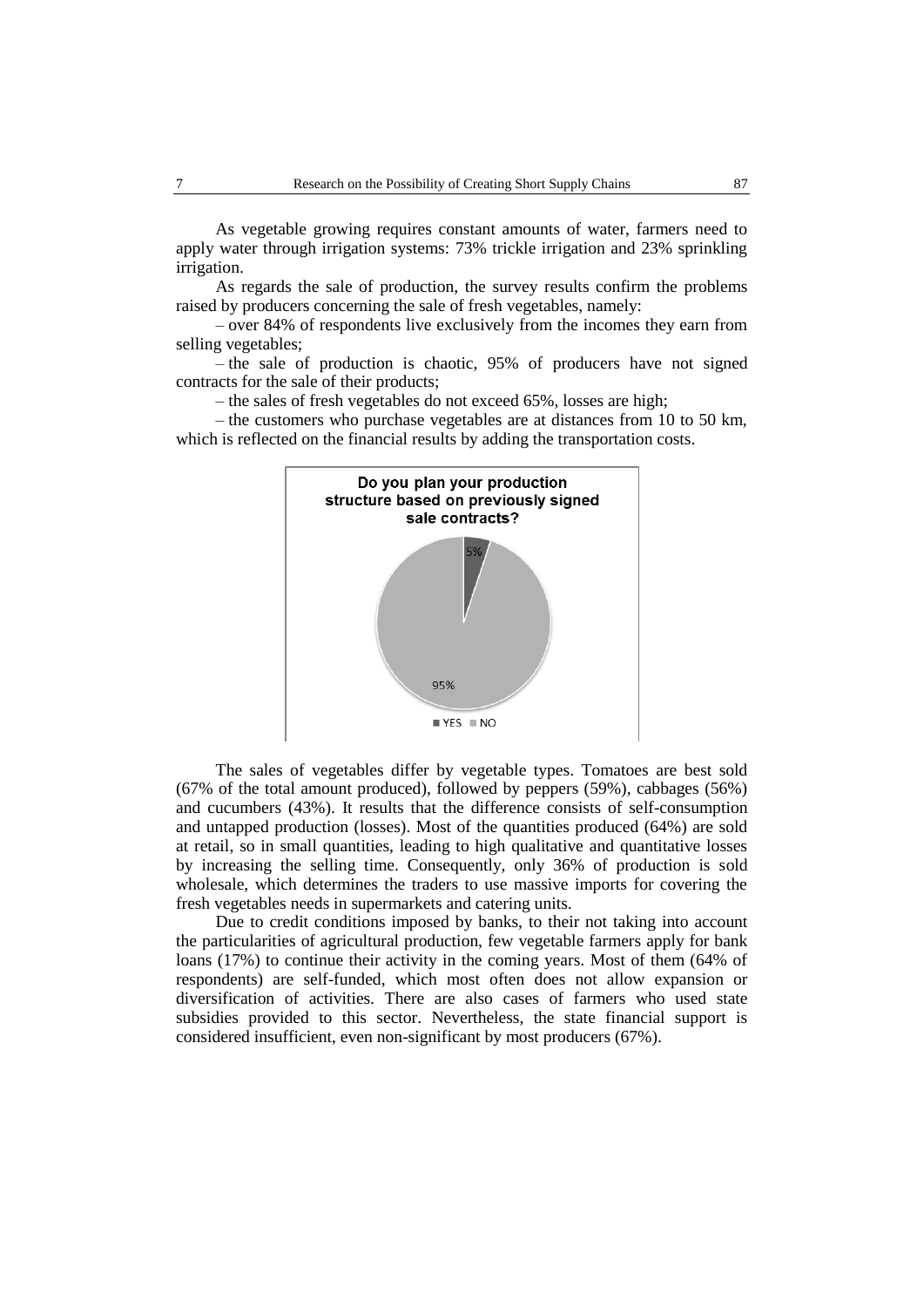88 Ancuta Marin 8



The National Rural Development Program, by more than 8 billion euros that it has made available to Romanian agriculture, could be a financing solution. The conditions for granting such funds, the cumbersome methods and bureaucracy have made only 26% of respondents to be able to access the EU funds.

Under the program implemented in the period 2007–2013, 86 of the interviewed vegetable farmers (48%) accessed Sub-measure 1.4.1. "Support to subsistence farms", proving, if proof were needed, the level of this activity in our country.

From the program that is currently underway, NRDP 2014–2020, until the date of filling in the questionnaires, 5 farmers (3%) of respondents accessed Submeasure 6.1. "Young farmers" and 38 farmers (21%) accessed Sub-measure 6.3 "Support for the development of small farms".

The diminution of the number of documents requested for accessing structural funds makes the prospects be encouraging, 77 of those surveyed (71%) expressing their intention to apply for European funds. However 16% of respondents remain firmly convinced that they will not access EU funds.

By centralizing the replies from respondents and collecting ideas concerning the solutions they consider necessary to develop a vegetable growing business, most respondents (160 respondents) appreciate that accessing structural funds could be a solution in this case. Sub-measure 4.2 "Support for investments in processing/commercialization and / or development of agricultural products" provides funds for storaging/processing vegetable production. This will lead to a longer fresh vegetables selling period, to the processing of a larger share of production, significantly increasing the capitalization degree and reducing production losses.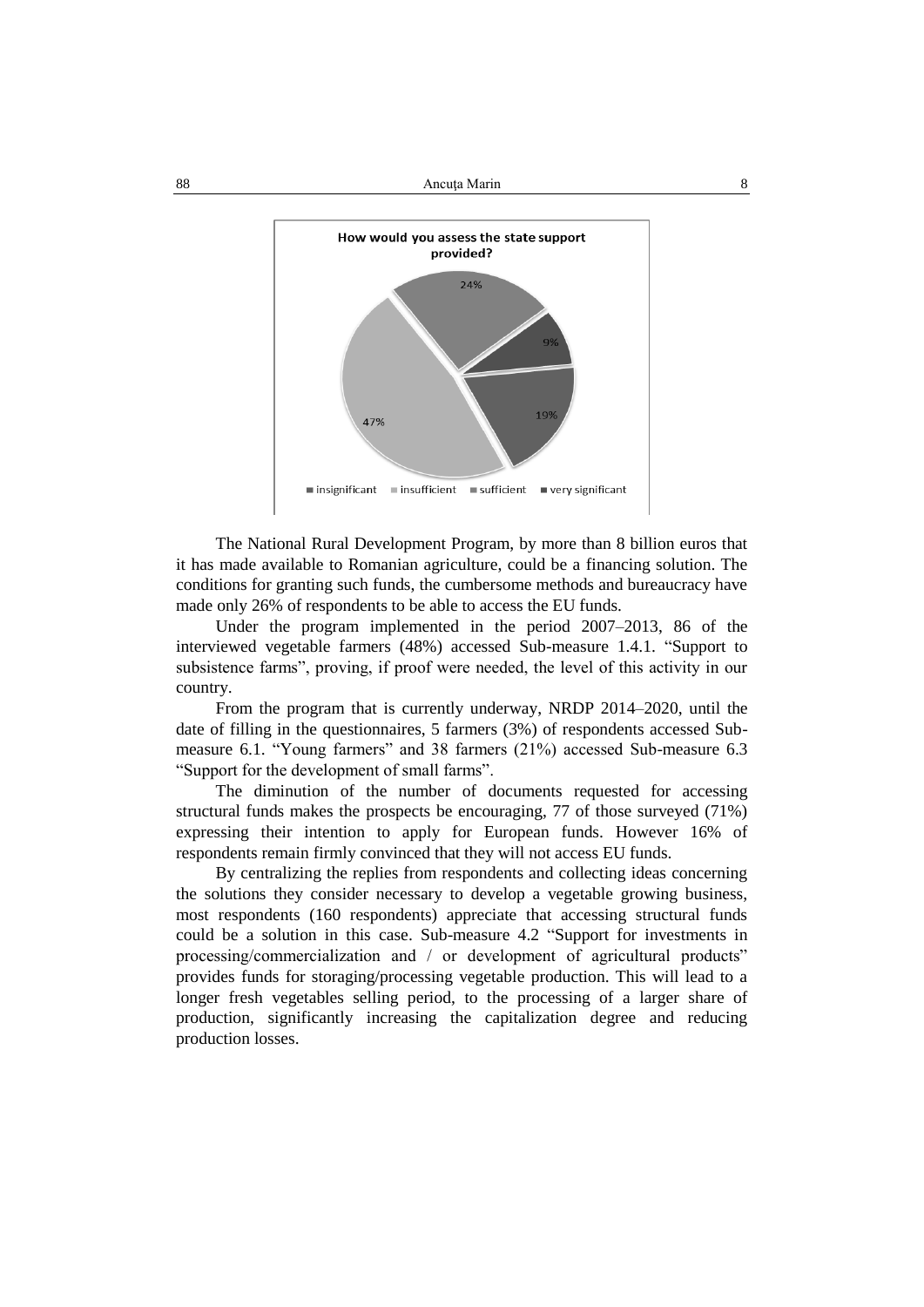

55% of respondents consider that a good solution would be legislation adaptation to facilitate association/cooperation, while 26% of respondents think that banks must modify their terms for granting loans, by taking into account the particularities of the sector, and mainly its economic importance.

The state, according to 104 respondents (58%), should provide greater support to vegetable producers, by guaranteeing bank loans together with them, through aids and subsidies paid on time.

Promoting Romanian vegetable products is seen as a good solution by 54% of respondents, while 59% believe that the removal of unfair competition is necessary in order to enter the market more easily.

# **5. CONCLUSIONS**

After the systematization and interpretation of survey results, several conclusions can be drawn regarding the activity of the 180 Romanian vegetable farmers; these conclusions can be generalized to the entire sector:

– vegetable farm size is small and very small, farms being owned by a large number of farmers, which reveals a high fragmentation;

– a considerable number of producers do not belong or they are not willing to belong in the future to any form of association out of various reasons, starting with their reluctance to manage joint activities and ending up with the facilities that they have if they enroll in such forms;

– the sale of obtained production is the most pressing issue, taking into account that work is chaotic, not based on firm contracts, because of the lack of storage and processing facilities and non-increasing its capitalization.

The gradual adaptation of the Romanian agricultural market to the single market rules began by legislation harmonization. The regulations apply to all the